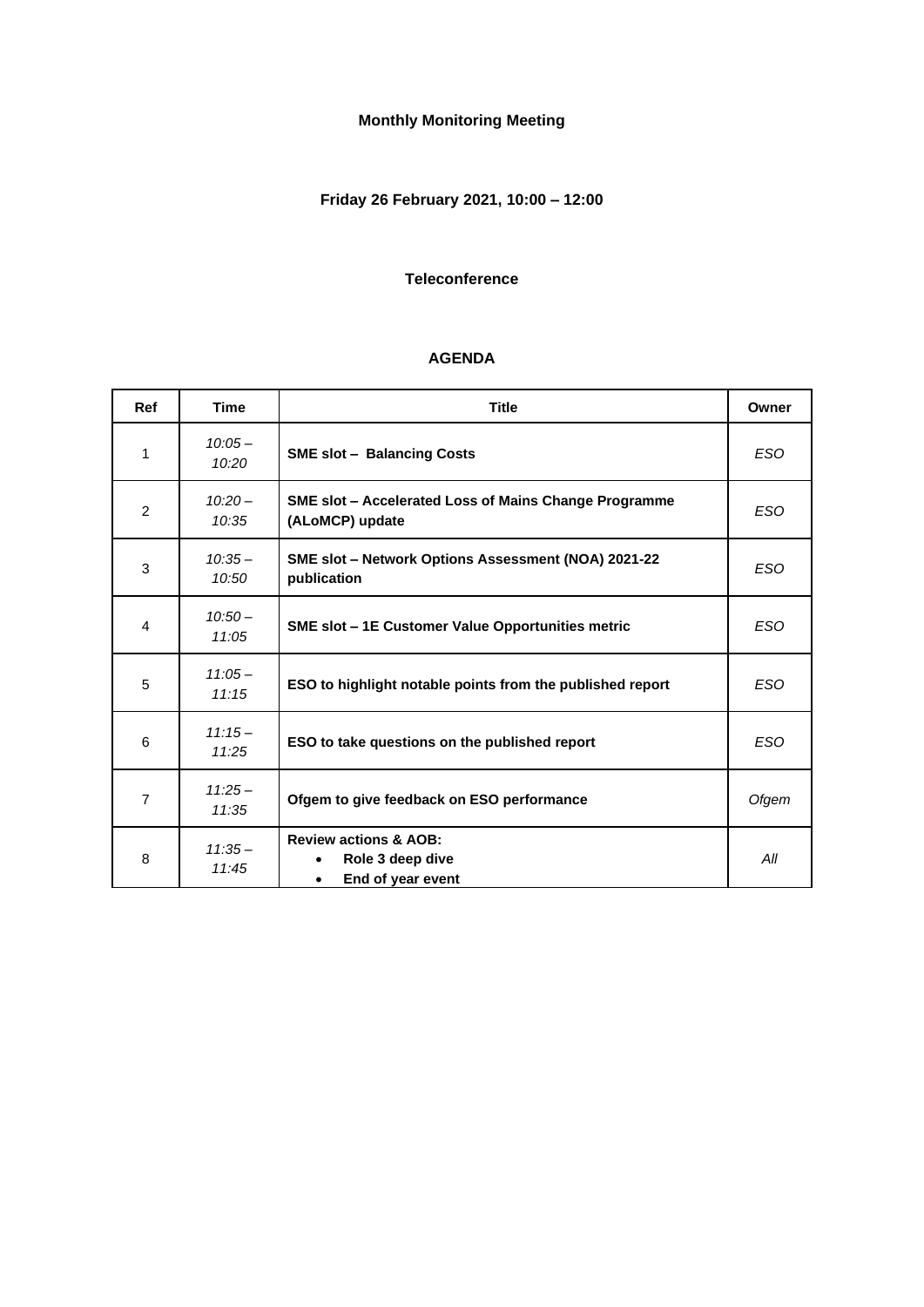#### **Meeting record**

### **Monthly Monitoring Meeting**

| Date:                | 26 February 2021      |
|----------------------|-----------------------|
| Time:                | $10:00 - 12:00$       |
| <b>Venue/format:</b> | <b>Teleconference</b> |

### **ACTIONS**

| <b>Meeting</b><br>No. | <b>Action</b><br>No. | <b>Date</b><br>Raised | <b>Target</b><br>Date | Resp.         | <b>Description</b>                                                                                                                                               | <b>Status</b> |
|-----------------------|----------------------|-----------------------|-----------------------|---------------|------------------------------------------------------------------------------------------------------------------------------------------------------------------|---------------|
| 30                    | 69                   | 8/1/21                | April 2021            | <b>ESO</b>    | Demonstrate plan to lower<br>Constraint costs <sup>1</sup>                                                                                                       | Closed        |
| 30                    | 70                   | 8/1/21                | 5/2/21                | <b>ESO</b>    | Share scope of 'Joining the dots'<br>work <sup>2</sup>                                                                                                           | Closed        |
| 30                    | 71                   | 8/1/21                | May 2021              | ESO/<br>Ofgem | Discuss what Panel would want to<br>see from "Deep dive" on Role 3<br>activities for the end of the year<br>following on from 'Joining the dots'<br>session. $3$ | Closed        |
| 30                    | 72                   | 29/1/21               | 26/2/21               | ESO/<br>Ofgem | Organise session with ESO wind<br>forecasting team to discuss<br>performance data changes                                                                        | Closed        |
| 30                    | 73                   | 29/1/21               | 26/2/21               | <b>ESO</b>    | SME to present at next monthly<br>meeting to discuss 1E customer<br>values metric                                                                                | Closed        |
| 30                    | 74                   | 29/1/21               | 26/2/21               | <b>ESO</b>    | SME to present at next monthly<br>meeting to discuss Network<br>Options Assessment (NOA)<br>publication                                                          | Closed        |
| 30                    | 75                   | 29/1/21               | May 2021              | ESO/<br>Ofgem | Discuss what Panel will want to see<br>in the end of year report. ESO to<br>share a mock version to find out the<br>priorities.                                  | Closed        |

<sup>1</sup> Closed by holding a 5-point plan webinar on 26 February. [https://twitter.com/ng\\_eso/status/1364575815506092032?s=20](https://twitter.com/ng_eso/status/1364575815506092032?s=20)

<sup>2</sup> Closed by ESO/Panel session on 5 February.

<sup>3</sup> Closed by agreeing the Role 3 "deep dive" plan for the end of year event.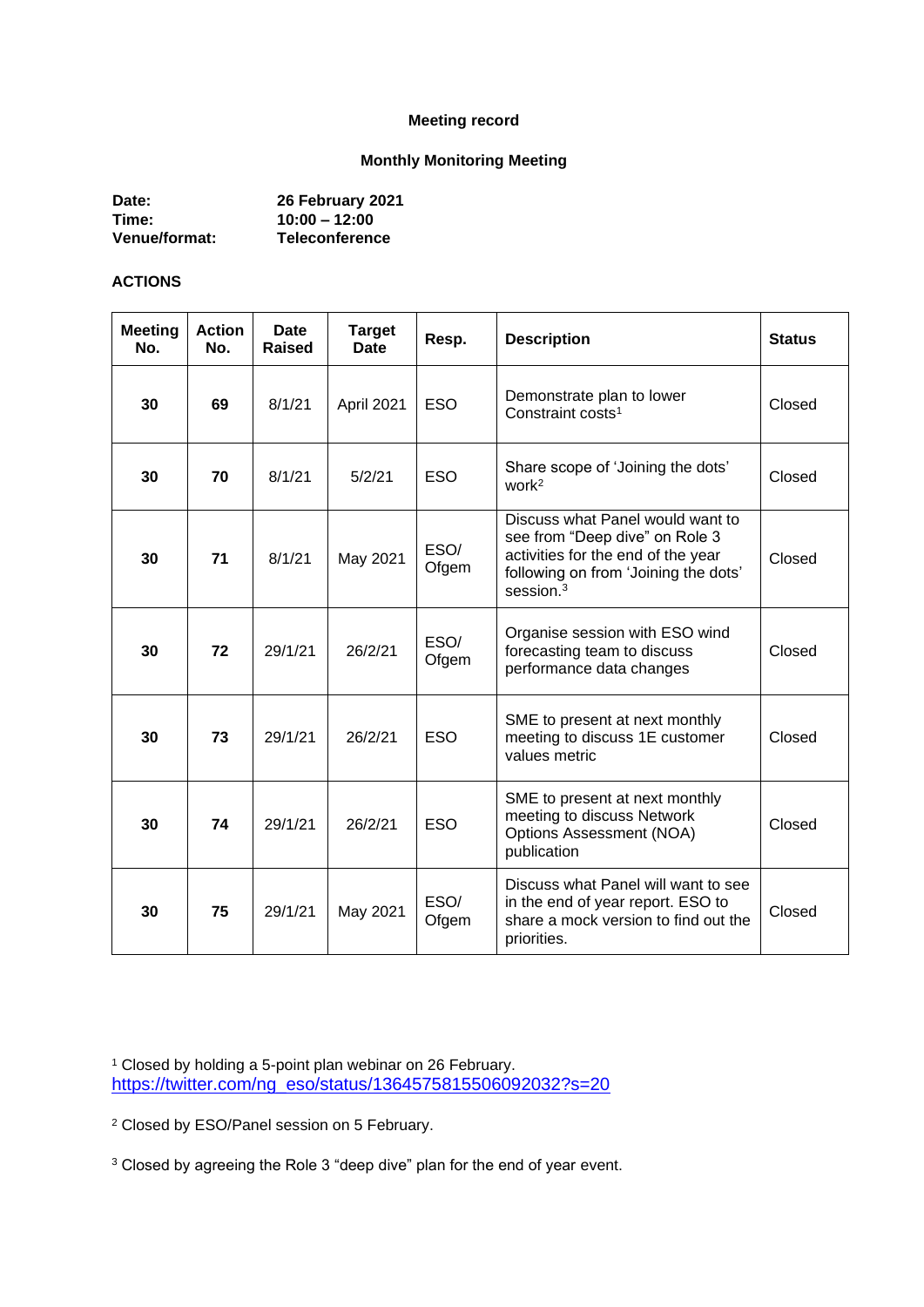| 31 | 76 | 26/2/21 | 31/3/21 | <b>ESO</b> | Provide some examples of units<br>unavailable for tight margin and<br>how Short Term Operating Reserve<br>(STOR) sits on the top of the<br>operating reserve | Open |
|----|----|---------|---------|------------|--------------------------------------------------------------------------------------------------------------------------------------------------------------|------|
| 31 | 77 | 26/2/21 | 31/3/21 | Ofgem      | Share updated organisation chart<br>for the Ofgem team                                                                                                       | Open |

#### **MAIN ITEMS OF INTEREST**

### **1. SME slot – Balancing costs**

The Electricity System Operator (ESO) presenter gave commentary on the £136.3m outturn excluding blackstart against the £133.2m benchmark.

#### Key points:

- January costs were slightly lower than last year. However, the energy costs were much higher due to procuring operating reserve during tight margin periods.
- January costs were lower than December with £26.8m more on energy balancing, reserve and response, £44.9m less on constraints, £6.9m less on Rate of Change of Frequency (RoCoF), £3.6m more on Black Start and £0.8m less on Reactive.
- Demand has been higher in this lockdown as businesses seem to have found ways to adapt and with the naturally higher winter demands the reduction has not been as challenging. Demand for the month has been around 5% lower than we would have expected without COVID-19.
- Constraint costs were low for the month due to a combination of good network availability and benign weather. Wind was lower than December and 1.5TWh lower than January last year. The two biggest constraints were still in the north but were much lower than previous months.
- The big increase in costs was Energy and specifically Operating Reserve. The tightness of the system drove the prices up. The average margin price was £155.36/MWh compared to £70.09/MWh in December and £32.15/MWh in November.
- Although there were fewer thermal constraints present in January, tight margins meant that the control room had to re-optimise against changing conditions or looked for ways to use more flexible units to achieve savings.

### Q&A Section:

Q1. Has there been any thought on how COVID-19 played a role in the systems tight margins in January? Did COVID-19 help or hinder this? Would margins have been even tighter if COVID-19 was not supressing demand?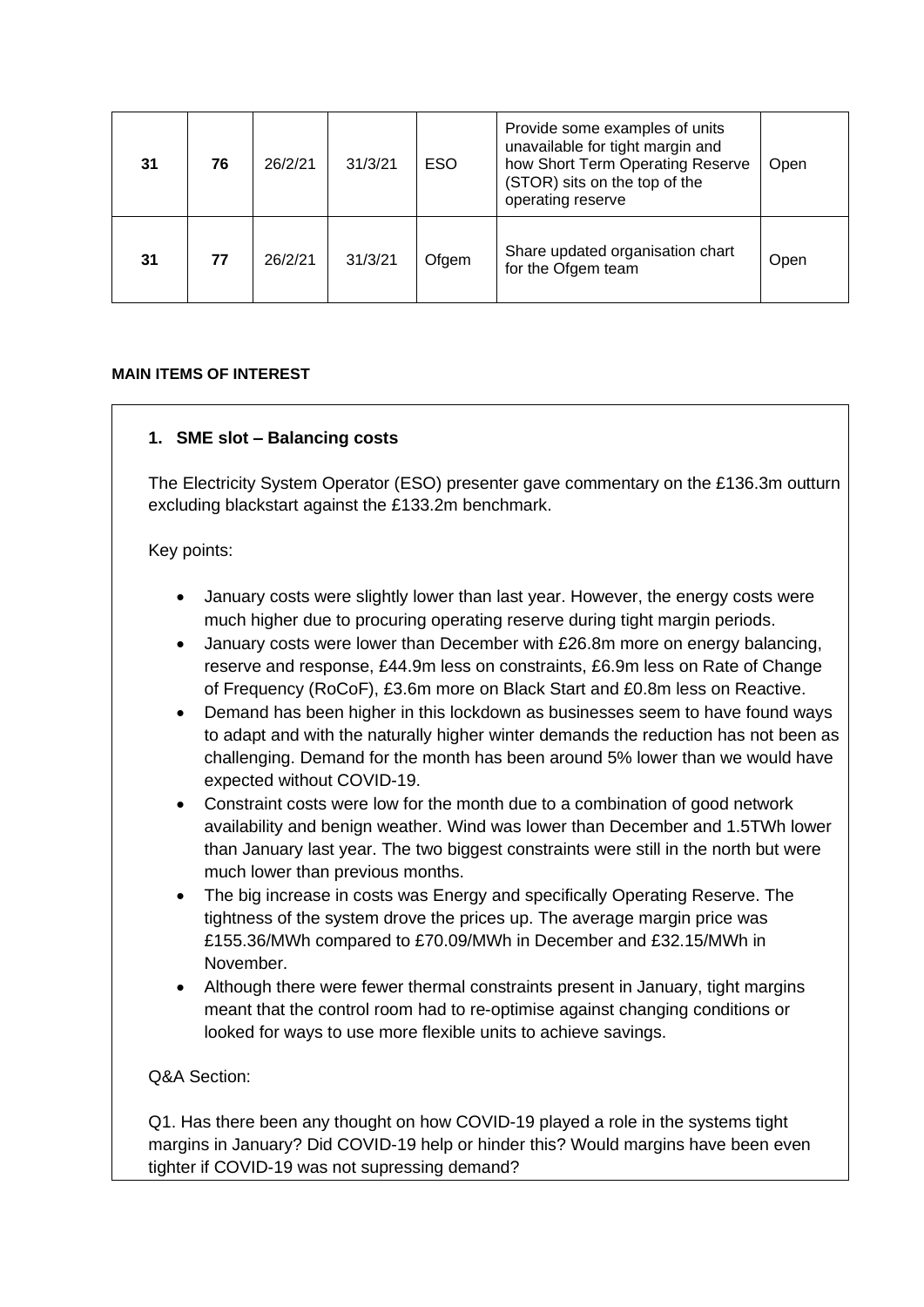A1. The COVID-19 lockdown helped lower the national demand by about 5%, however the reduction was less over the peak and was mainly seen in a suppression of the morning pick up. However, the operational surplus was lower than last year due to generation outages and plant closures of up to 2.25 GW bringing a reduction in maximum technical generation capacity. There is a detailed analysis of the changes in the Winter Outlook report: <https://www.nationalgrideso.com/document/178126/download/>

Q2. Which plant was available during the summer and were not available in January as you would have expected it? Was this a change to outage plans?

A2. It was not just outage plans. The general market impact was that the providers with multiple plants were not fully available. ESO expected more generation units to be out in the system. However, the challenging conditions have changed things a lot. Although the low demand in January helped relieve the situation, there were also challenging conditions from last year which meant we have less generation units available to meet the requirement. Happy to provide some examples and bring discussions offline.

Q3. Noticed a slight change in Balancing Costs Data in the last monthly meeting is this due to them being updated? e.g. Energy costs for November in November's meeting slides were £50m but in the December meeting slides, Novembers Energy costs were now £53.3m.

A3. This is because of the reconciliation process. The settlements algorithm goes through various stages. Each month we revise all the previous months and run it through the algorithms again. Then each segment of data that changes will lead to a slight change in the distribution of the costs. So, it goes through initial run Interim Initial (II) and then through Settlement Final (SF), and then Reconciliation 1 (R1) to Reconciliation 3 (R3) before Reconciliation Final (RF) which is two years post event<sup>4</sup>. Thus, there will be slight variances in historical costs through that period as it goes through the reconciliation.

Q4. Is there an obvious reason for the increased operating costs? Why wasn't Short Term Operating Reserve (STOR) utilised more in tight margins?

A4: It's to do with the policy. STOR needs to be kept back as a short term operating reserve. So, we cannot plan to use to STOR to meet the peak. We need other units on top of that. Various units have to be ordered well in advance to ensure that if demand doesn't turn out higher, or the wind drops, or there is some unforeseen circumstances, we still have STOR available to secure the system. Happy to share information of how much STOR is sitting on top of operating reserve to give a clearer picture of the margins.

**2. SME slot – Accelerated Loss of Mains Change Programme (ALoMCP) update**

<sup>4</sup> [https://www.nationalgrideso.com/industry-information/charging/balancing-services-use-system](https://www.nationalgrideso.com/industry-information/charging/balancing-services-use-system-bsuos-charges)[bsuos-charges,](https://www.nationalgrideso.com/industry-information/charging/balancing-services-use-system-bsuos-charges) see historical BSUoS data for II, SF and RF.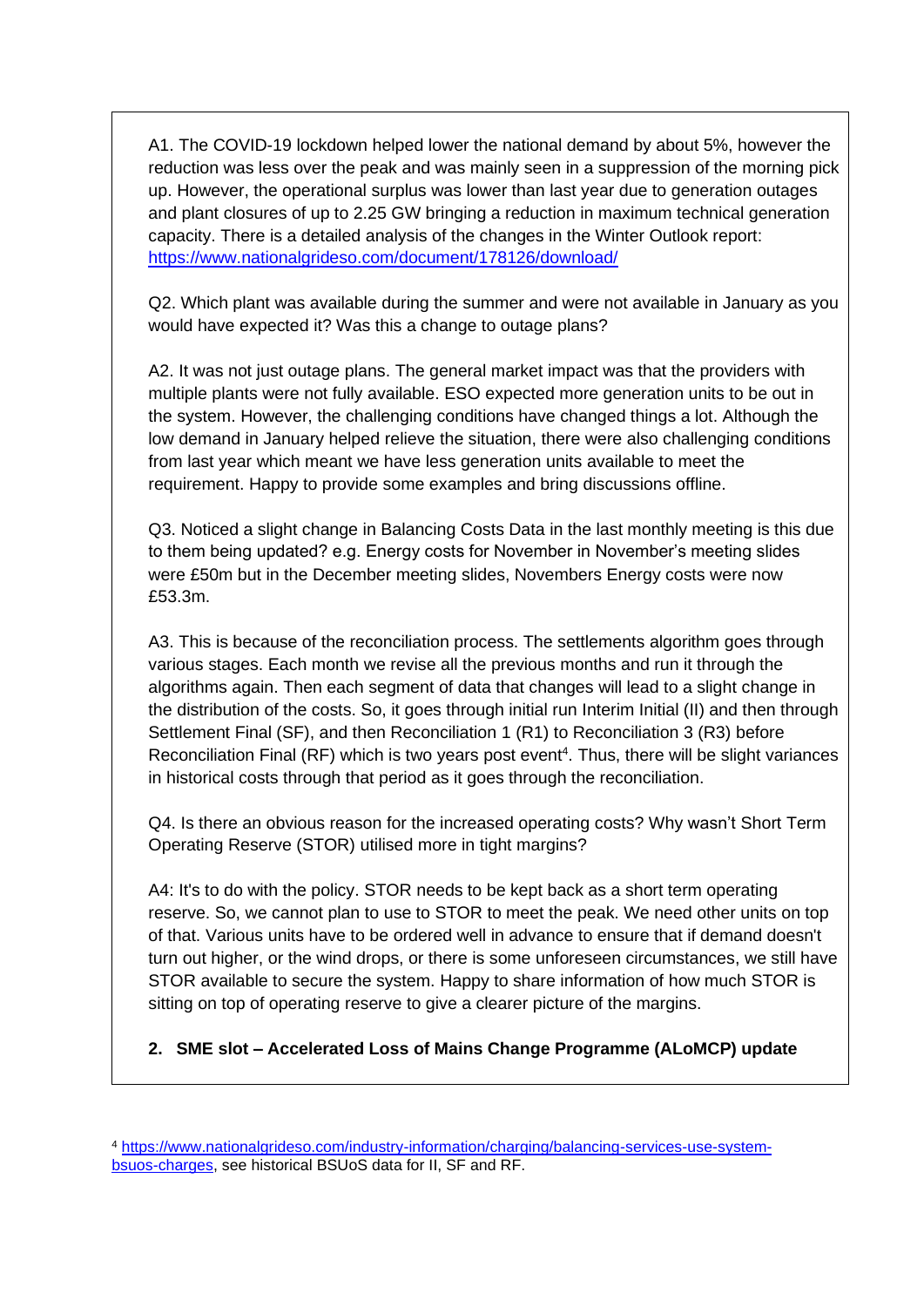#### Key points:

- ALoMCP aims to check and update Loss of Mains protection at 50,000 / 27GW embedded generation sites to eliminate the balancing costs and system risks associated with managing Rate of Change of Frequency and Vector Shift.
- Forecast spend of £100m expected from BSUoS to deliver programme with DNOs and IDNOs which enables payments to sites implementing changes via quarterly application windows, with verification of changes through DNOs.
- There was 10.7GW applications approved, 2.4GW applications under assessment, 7.9GW changes self-reported and 6.2GW verified by DNOs.
- The project has prioritised supporting summer operability in 2021.
- There were still challenges on inverter manufacturer guidance, segmenting customer data, low awareness and scheduling changes for large sites.
- Programme strategy for the year 2021-22:
	- o Identify and engage sites with low RoCoF
	- o Engage 1,000+ sites with 5-50MW capacity (12.5GW)
	- o Raise awareness of the need to act
	- o Improve online guidance for 40,000+ sites <250kW
	- o Identify more capacity that has achieved compliance outside of the programme

### Q&A Section:

Q1. Which costs are related to managing RoCoF?

A1. The best tool for that is the Monthly Balancing Services Summaries (MBSS)<sup>5</sup> which break down the costs into detail. This is the basis of historical costs.

Q2. It is more of a reflection than a question. One of the things the panel said was that they were interested to see how the ESO stepped up to make progress in reaching and engaging with the stakeholders in different communication channels to continue progress and trying to think about alternatives to a financial incentive. I would encourage you to summarise it in the end of year report.

A2. It is a fair challenge to us and we will make sure all the actions we're taken are visible at the right time. We know we can also get more value from one to one conversation with the larger sites. We will put what we have achieved in the end of year report.

Q3. ESO ran through a session showed the forecasted range of RoCoF potential loss size: 250 to 750MW drop at 0.125Hz/s and 200 to 625MW drop at 0.2Hz/s $6$ . Are you prioritising work on certain sites?

<sup>5</sup> [https://www.nationalgrideso.com/industry-information/industry-data-and-reports/system-balancing](https://www.nationalgrideso.com/industry-information/industry-data-and-reports/system-balancing-reports)[reports](https://www.nationalgrideso.com/industry-information/industry-data-and-reports/system-balancing-reports)

<sup>6</sup> [https://www.nationalgrideso.com/document/183426/download,](https://www.nationalgrideso.com/document/183426/download) Section 8.4.5, Page 25.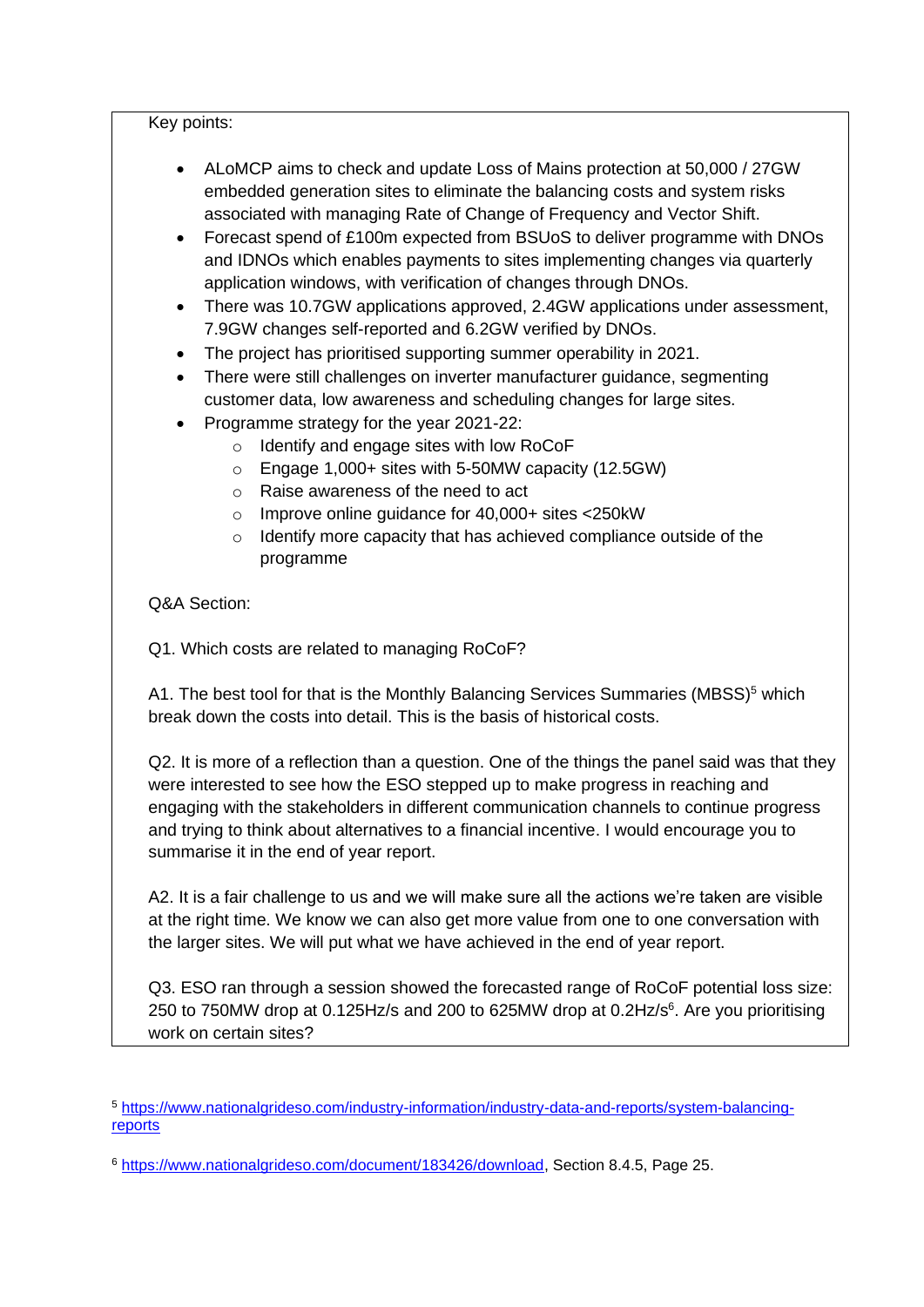A3. We are taking sites with the 0.2Hz/s threshold as high priority.

## **3. SME slot – Network Options Assessment (NOA) 2021-22 publication**

Key points:

- NOA assessed 171 options this year as compared to last year's 147 options.
- NOA recommended proceeding 41 asset-based options, investing £183 million this year with total cost of £13.9 billion. It also developed 4 ESO-led commercial solutions that can provide up to £2.1bn of additional consumer benefit
- Highlighting some options, the NOA has recommended to "Proceed" with:
	- o Five subsea HVDC links
		- Four Anglo-Scottish links
		- One link from Suffolk to Kent
	- o 15 new onshore transmission routes
		- 11 are located in the north to accommodate power injection from HVDC links
		- 4 in the south to accommodate increased power flows from offshore wind
	- o Four ESO-led commercial solutions
		- Two in the Scottish border
		- Two in East Anglia region
- In order to calculate the consumer benefit of NOA, a comparison was made with a credible counterfactual that represents inefficient NOA recommendations. This would involve using the concept of "single year anti-regret". Where 'critical' options that received a "Proceed" recommendation would be "Delay" and vice versa. Single year least regret analysis measures the economic regret of delivering the option against the regret of not delivering it. Where the economic regret of an investment strategy is the net benefit difference between that strategy and the best strategy for that scenario
- Therefore, to calculate the consumer benefit generated from ESO options, a comparison is made between the consumer benefit specifically of ESO options as a percentage of the overall consumer benefit of the NOA.
- This consumer benefit is calculated for each of the four FES scenarios. Last year, at the time of reporting the consumer benefit for 2019/20, which were based on FES 2019, the latest market intelligence and views from the wider industry was used, and saw that three out of the four FES 2020 scenarios that were being studied would meet the 2050 net zero targets.
- Therefore, at the time, FES 2019 Two Degrees scenario most accurately represented this updated view and was the most appropriate scenario for reporting consumer benefit for 2019/20.
- This year the same approach has been taken and an average was calculated for three out of four scenarios that meet net zero targets. This aligns with other metrics that are reported on and is consistent with last year
- Using this method, the consumer benefit of ESO options was 5%, which according to the metric, is exceeding the baseline.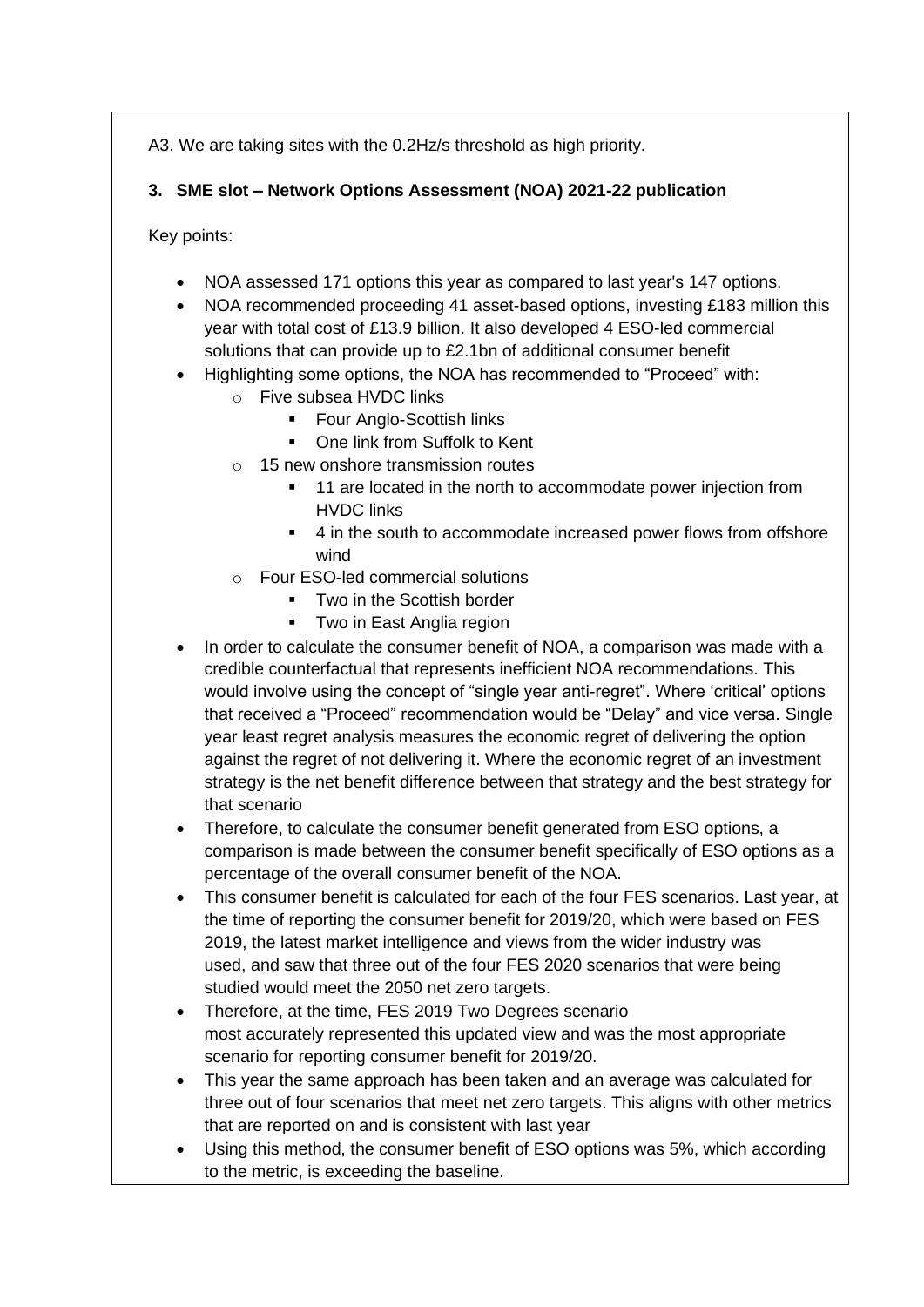- NOA enhanced communications:
	- o ETYS publication is now a fully online publication
		- o Allowed for further flexibility and a change to the ETYS publication from previous years.
		- o Can gain useful analytics as to chapters that are most engaged on by stakeholders
	- o NOA website has been refreshed
		- o Reimagined the website to make it more accessible for stakeholders to see the latest key messages of the NOA.
	- o Continued use of interactivity in the NOA publication
		- o Building on last year. Continued interactivity to the publication and maintaining of the interactive map that received good feedback from stakeholders.
	- o More engagement meetings: 11 Feb webinar with more than 200 participants
		- o Increased engagement in order to explain to stakeholders the Network Planning process, including FES, ETYS and NOA and how they work together.

Q&A Section:

Q1. Could you explain a bit more on the benchmarks that were chosen to measure your performance?

A1. We have used the same methodology as we reported last year to calculate the consumer benefit of ESO options. Using that, we calculated the consumer benefit for each FES and took an average of three out of the four scenarios that meet net zero. This is average was 5% and according to the metric, a value greater than 4% is Exceeding the baseline.

The percentage benchmark was defined in the Forward Plan 20-21<sup>7</sup> which was the same as the Forward Plan 19-21<sup>8</sup>. When we drafted it, we had consulted on whether the benchmark should be kept the same. As a result, they were kept the same as part of the Forward Plan process.

Q2. What engagement have you done to identify the interested person/parties in the NOA process?

A2. The interested person's process was introduced last year, and we are currently trying to refine the process. We have planned engagement with Ofgem to try and understand how we best develop the future process taking into account feedback from all stakeholders.

<sup>7</sup> <https://www.nationalgrideso.com/document/166441/download>

<sup>8</sup> <https://www.nationalgrideso.com/document/140736/download>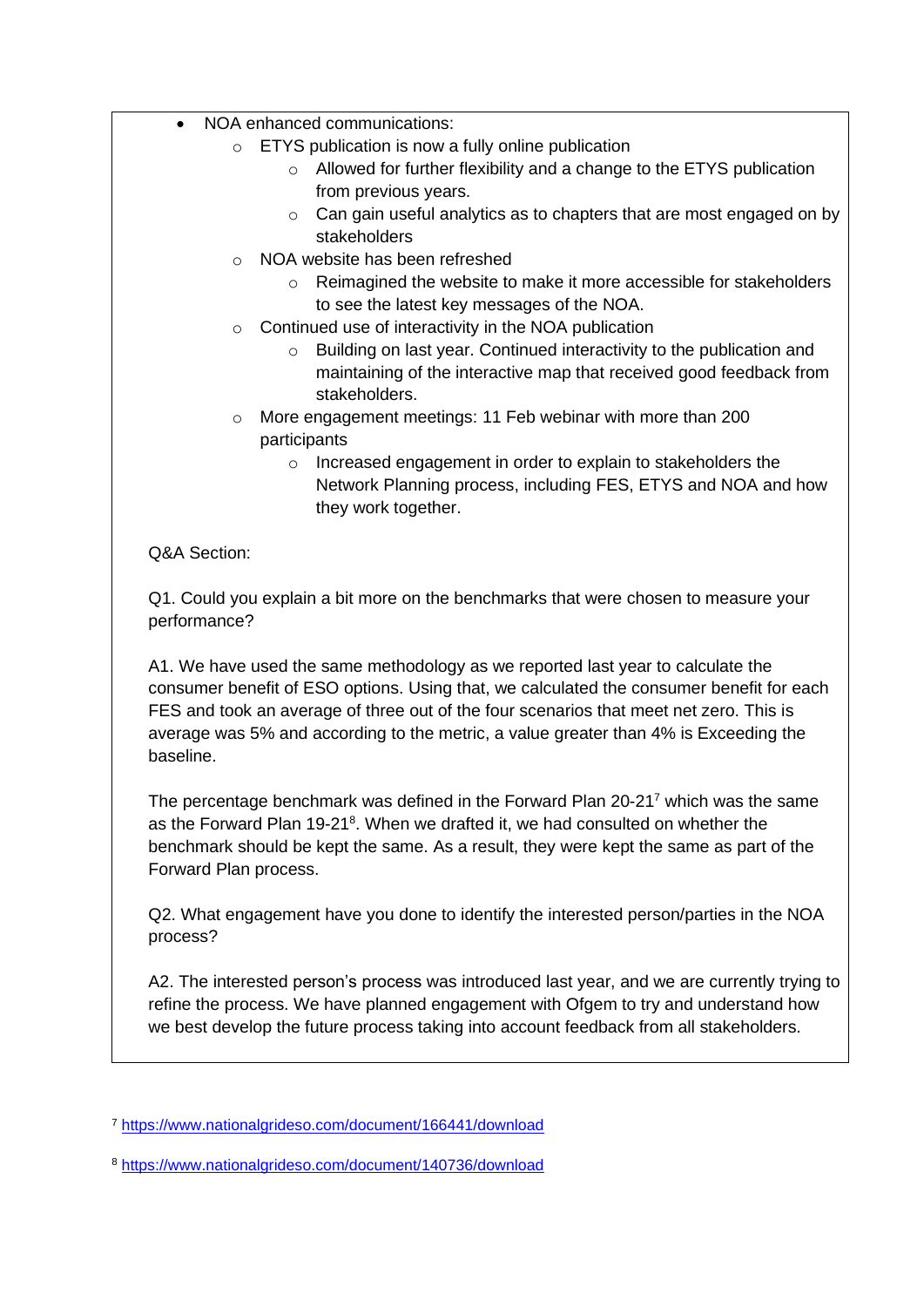We plan to include a more detailed summary of this year's interested persons' process in the NOA methodology consultation scheduled for May, which will include the timescales for this year's process. Regarding engagement with Interested Person of the aspects is how we present the system needs through the System Requirement Forms (SRF), which is the information we pass to the TOs currently to indicate where the electricity system needs are and that is the information we present in the Electricity Ten Year Statement (ETYS) looking at all the boundaries on the network. We are investigating how and when we could present this information more broadly.

# **4. SME slot – 1E Customer Value Opportunities metric**

Key points:

- The Customer Value Opportunities metric captures the value created by NGESO for customers and the end consumer, by going over and above our policies and procedures to deliver benefit to both the customer and end consumer.
	- $\circ$  This results in savings to constraint costs which leads to lower bills for the end consumer.
	- o This has a direct and positive impact on customer satisfaction.
	- o Improves safety, reliability and quality of service
- The ESO has improved their process by increasing visibility and engagement with stakeholders.
- The Network Access Planning (NAP) team add value by using their engineering expertise and judgment to propose innovative ways of planning system access.
	- o Request for rating enhancement from TOs
	- o Identifying and facilitating opportunity outages
	- o Optimising outage plan to reduce constraint costs
	- o Proposing and facilitating alternative solutions for long outages that impact customers
	- o Re-evaluating system capacity
	- o Outage duration reduction for customers
	- o Aligning outages with customer maintenance and generator shutdowns
	- o Reduction of outage duration and splitting of outages to minimise constraint costs

Q&A Section:

Q1. Is it correct that the customer value metric is measuring a large range of different activities in the Network Access space, and is not just about the situations where you are using System Operator Transmission Owner Code Procedure (STCP) 11.4?

A1. It is not just about the situation in STCP11.4<sup>9</sup>.

<sup>9</sup> <https://www.nationalgrideso.com/document/133421/download>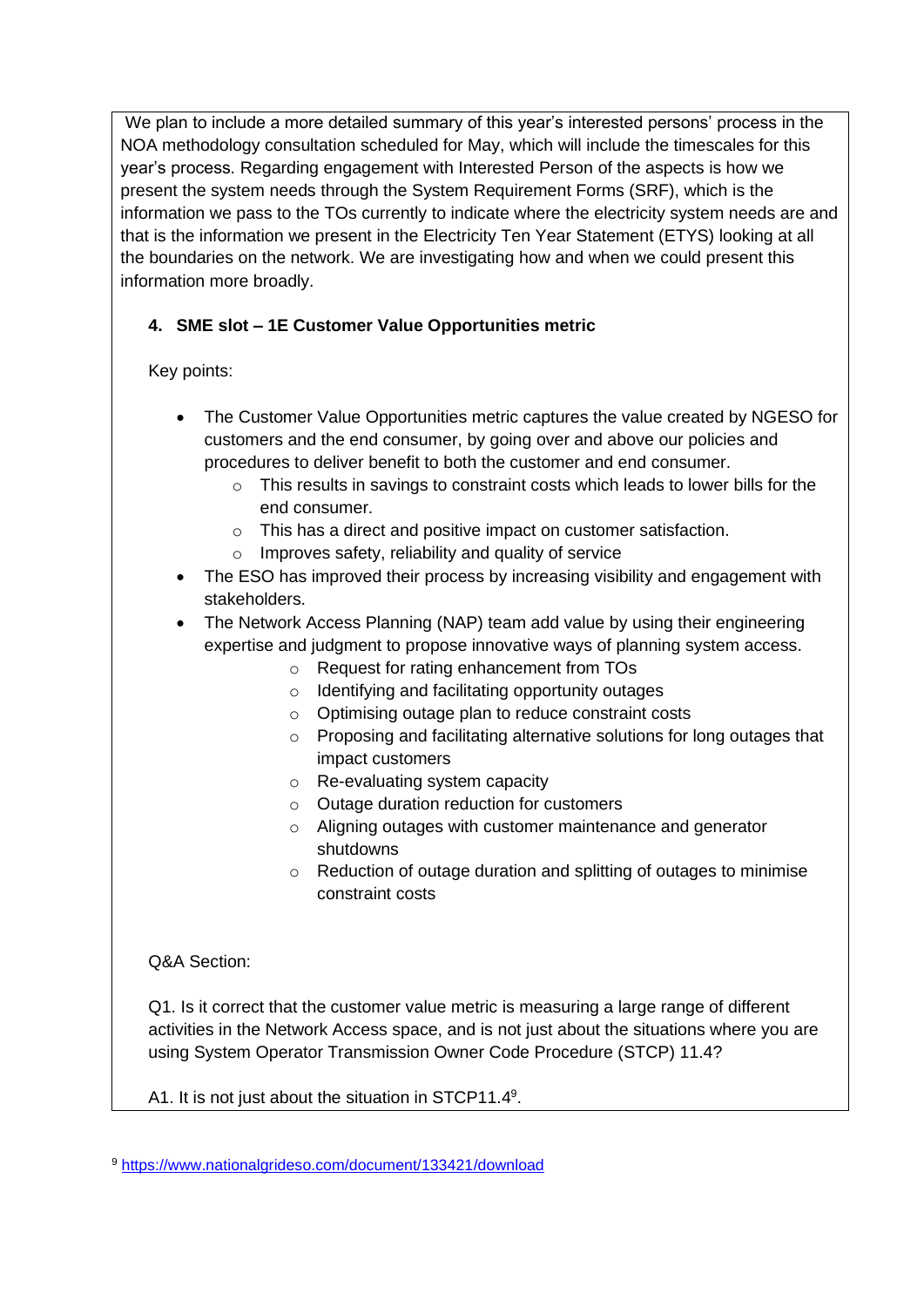Q2. What is the counterfactual used to calculate your benefits?

A2. The counterfactual is defined on Page 32 in the Forward Plan Addendum<sup>10</sup>.

Q3. Do you ever get tension from the TOs if you see an opportunity which could be can result in savings?

A3. In most cases, the TOs are happy to facilitate the solutions. But in some occasions, there could be a little resistance from the TOs. We have a process called the Network Access Policy process. It is a framework where the TOs justify the work that they want to do and the ESO makes the decision using the cost and the importance of the work that the team wants to do versus the amount of costs to the end consumer. In some cases where the TOs carry out work to enable new connections, we see that on the long run the benefit outweighs the short-term constraint impact.

Q4. Are actions taken within this year delivering savings for same year or are they affecting future years as well?

A4. It captures both this year (Current year) and the year ahead. We have some value captured by our year ahead planners. They are the ones who form the plan that we will carry on into the next year.

### **5. ESO to highlight any notable points from the published report**

ESO summarised the key points from the report.

## **6. ESO to answer any questions which Ofgem have sent prior to the meeting regarding the recently published report**

- Balancing questions answered during presentation. See above.
- The answers to other questions will be sent directly to Ofgem.

## **7. ESO to take other questions on the published report**

Q1. In the wind forecasting section, you mentioned that the errors were caused by the cold weather and they turned them off for safety reasons. Do you have any information about it?

A1. Individual wind farms would apply their own safety standards- it's not something the ESO has visibility of.

## **8. Ofgem to give feedback on ESO performance**

<sup>10</sup> <https://www.nationalgrideso.com/document/173131/download>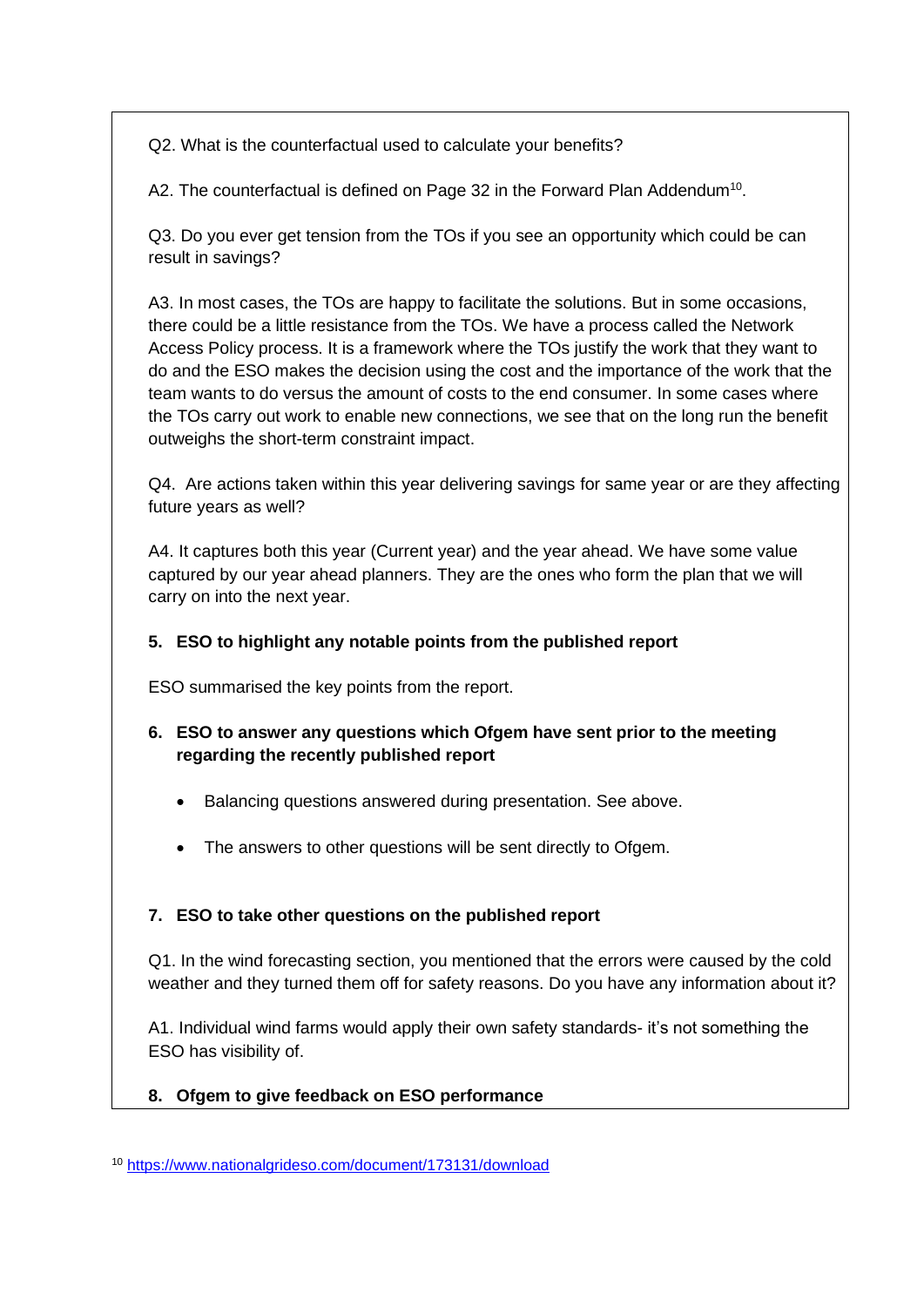• There was nothing to feed back.

### **9. Review Actions and AOB**

- Closed action 69, 70, 71, 73 and 74
- Added action 76 and 77
- Ofgem will find a time for the Performance Panel to run the Role 3 deep dive session.
- The End of year panel event will be a virtual webinar.
- Ofgem will share an updated organisation chart with ESO.
- For Ad-hoc questions, please send it to the ESO incentives email: .box.soincentives.electricity@nationalgrideso.com

#### **Appendix 2 – Previously Closed Actions**

| <b>Meeting</b><br>No. | <b>Action</b><br>No. | <b>Date</b><br>Raised | <b>Target</b><br><b>Date</b> | Resp.      | <b>Description</b>                                                                                                                                                                                                                                                      | <b>Status</b> |
|-----------------------|----------------------|-----------------------|------------------------------|------------|-------------------------------------------------------------------------------------------------------------------------------------------------------------------------------------------------------------------------------------------------------------------------|---------------|
| 28                    | 66                   | 3 Nov                 | 8 Jan                        | <b>ESO</b> | ESO to share views on the<br>interactions between the<br><b>Constraint Management</b><br>Pathfinder and the possible RIIO-<br>T2 incentive that could allow TOs<br>to earn a payment based on a<br>share of the cost saving actions<br>that may reduce constraint costs | Closed        |
| 29                    | 67                   | 8/1/21                | 29/1/21                      | Ofgem      | Follow up questions on ESO<br>response to the interactions<br>between the Constraint<br>Management Pathfinder and the<br>possible RIIO-T2 incentive                                                                                                                     | Closed        |